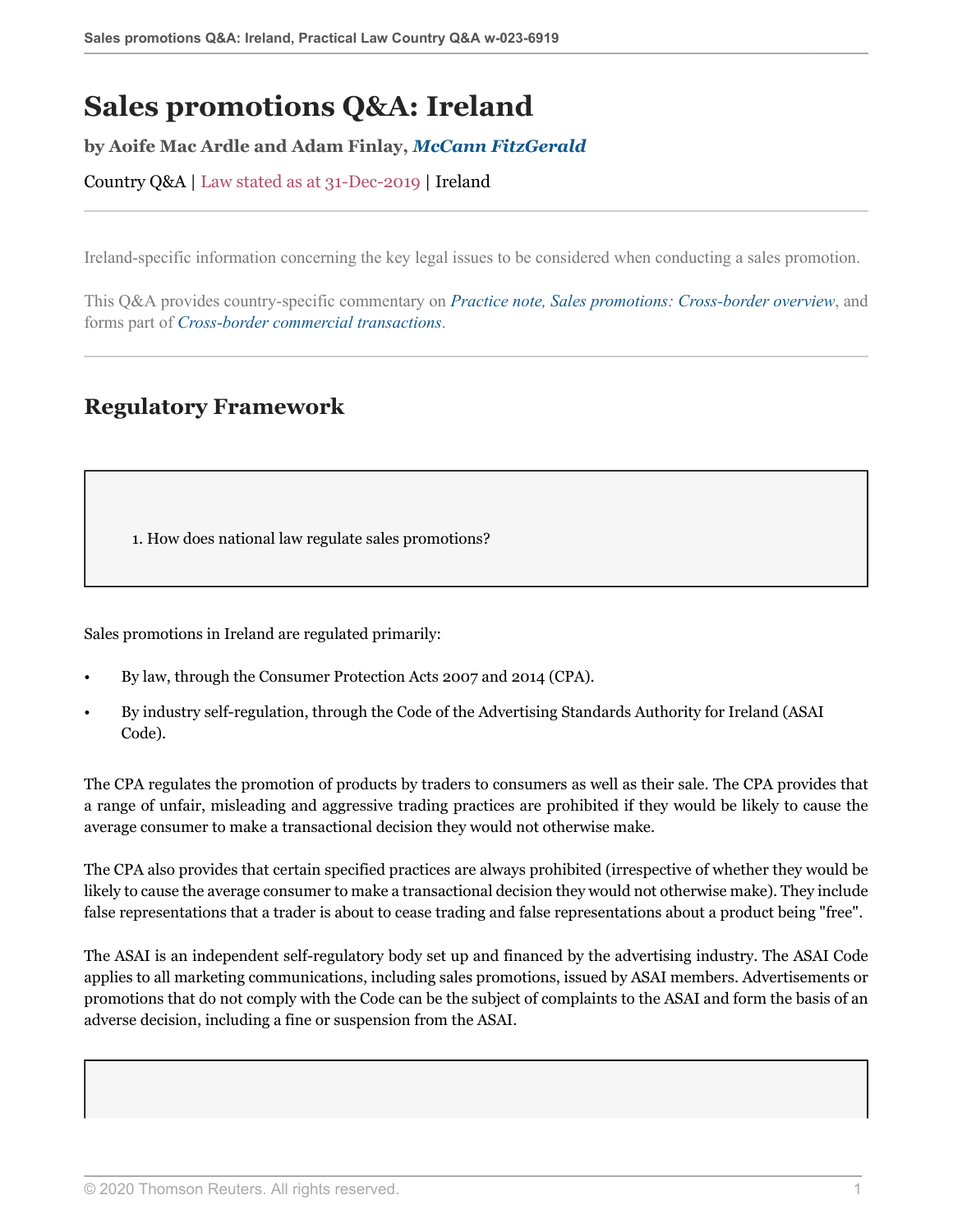2. What obligations or standards do any national codes of practice for sales promotions impose upon promoters?

There are no general codes of practice in Ireland that apply specifically to sales promotions. The CPA provides that codes of practice drawn up by traders or groups of traders can be recognised and approved by the Competition and Consumer Protection Commission (CCPC). The CPA also provides that the CCPC can issue guidelines to traders.

The ASAI Code provides specific guidance on marketing communications for sales promotions, with an overarching principle to deal fairly and transparently with customers in the context of a trade promotion. Specifically, the ASAI Code provides that:

- The presentation and publicity relating to a sales promotion should not be misleading.
- Products made available to customers in a sales promotion should have regard to normal safety precautions and meet satisfactory quality standards.
- Promoters should be able to demonstrate they have made a reasonable estimate of the likely response and that they are capable of meeting that response.
- Terms and conditions of any promotion should be clear to customers and easy to understand, with any restrictions on participation clearly set out.
- Sales promotions should be conducted with adequate resources and allow sufficient time for each phase of the promotion.
- Promotions should only be described as "free" in limited circumstances, as set out below (see *[Question 12](#page-4-0)*).
- Promotions with prizes should clearly set out the conditions of entry and publish, or make available on request, the names and county of residence of prize-winners.
- Promotions linked with a charity should identify the charity that will benefit, indicate its objectives, specify the nature of the advantage to be gained by the charity, set out any limitations on the promoters' contribution to the charity, and not limit the contributions that consumers can make to the charity.

3. What procedures exist for complaining against a sales promotion? What sanctions can be imposed for infringements of sales promotion laws and codes of practice?

A consumer can complain to the CCPC about a breach of the CPA. Anyone, including the CCPC, can apply to the Circuit Court or the High Court for an order prohibiting any practice (with some small exceptions) which is unlawful under the CPA. It is not necessary to show loss or damage as a result of the trader's actions. A trader can be convicted of an offence and can be ordered to pay damages to a consumer who has suffered loss.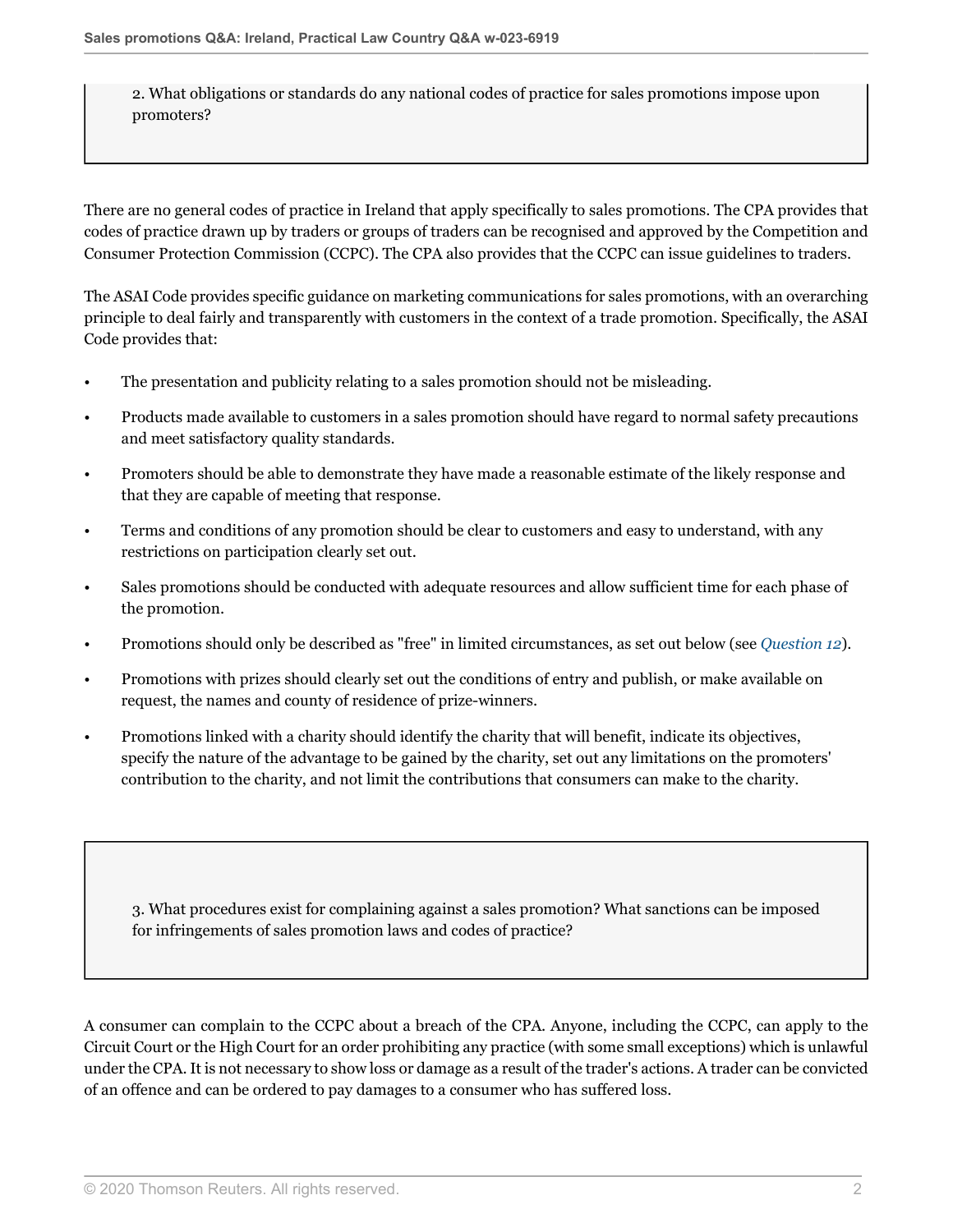A consumer can complain to the ASAI about a marketing communication for a sales promotion that does not comply with the ASAI Code. The potential consequences for an advertiser are a public decision from the ASAI, which can attract negative publicity, and potentially a fine or suspension from the ASAI.

# **Lotteries, prize draws and competitions**

<span id="page-2-0"></span>4. Does national law permit the use of lotteries as a marketing tool?

Lotteries in Ireland are not generally permitted as a marketing tool. Lotteries are generally prohibited by the Gaming and Lotteries Act 1956, subject to limited exceptions. For the purposes of the 1956 Act a lottery is broadly defined. It comprises competitions that require consideration to participate and "involving guesses or estimates of future events or of past events the results of which are not yet ascertained or not yet generally known". This part of the definition is considered in case law to have two elements: that entry into the competition is based on a guess or estimate rather than on the exercise or skill and that prizes are distributed based on chance.

5. How does national law regulate prize competitions?

Prize competitions in Ireland often fall within the broad definition of lotteries in the Gaming and Lotteries Act 1956 and are subject to the general prohibition on lotteries (see *[Question 4](#page-2-0)*). Prize competition organisers typically seek to avoid this prohibition by making entry to the competition free or by requiring a test of skill, either mental or physical, to win the competition (thereby ensuring that it is not a "game of chance").

The ASAI Code provides some guidance on promotions with prizes, which includes:

- Entry conditions should be clearly worded.
- Complex competition rules should be avoided.
- A closing date should be clearly stated on any advertisements, entry forms or relevant wrappers or packs.
- A low level of entries is not an acceptable basis for extending the competition or withholding prizes.
- Prize winner details should be published.
- The likelihood of success in the competition should not be exaggerated.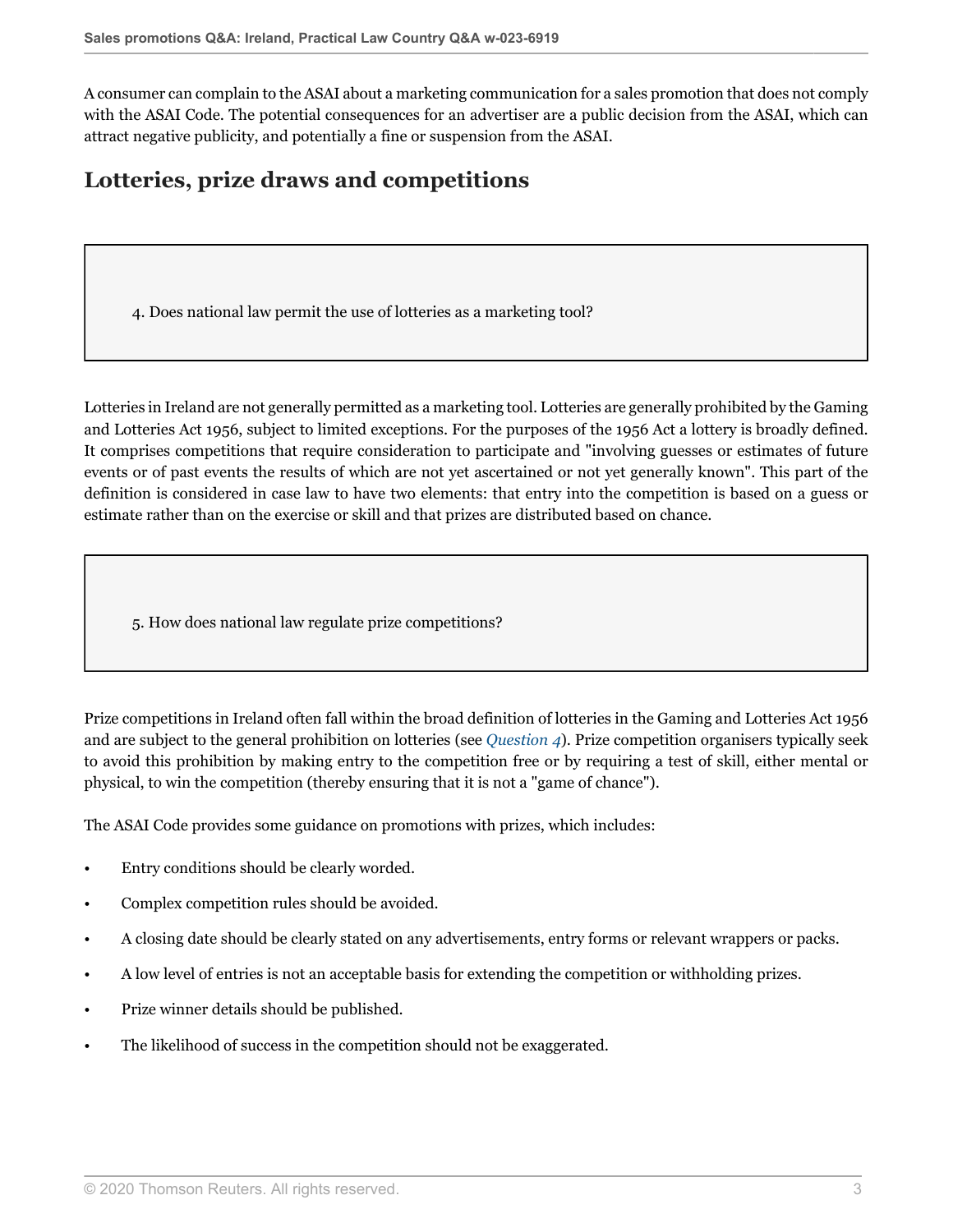6. How does national law regulate prize draws?

Prize draws in Ireland often fall within the definition of "lotteries" in the Gaming and Lotteries Act 1956 and are subject to the general prohibition on lotteries (see *[Question 4](#page-2-0)*). Prize draw organisers typically seek to avoid this prohibition by making entry into the competition free or requiring a test of skill, for example, the correct answer to a trivia question, to win the competition (thereby ensuring that it is not a game of chance).

7. How does national law regulate the use of tie-breakers in a competition?

The use of tie-breakers in competitions is not specifically regulated. However, the use of a tie-breaker to determine the winner of a draw, particularly a tie-breaker based on the exercise of a skill, is often used as a method to bring a draw outside the general prohibition on lotteries in Ireland.

# **Price promotions and loss-leadership**

8. How does national law control price displays and advertisements in connection with sales promotions?

There is a general requirement for retailers and service providers to display prices to customers. All prices must be in euro and inclusive of all taxes, including VAT (*Price and Charges (Tax Inclusive Statements) Order 1973, SI No 9/1973*). Where products are sold by weight, volume or measure, unit prices must also be given. Additionally, the CPA gives the Minister for Business, Enterprise and Innovation power to make regulations that require the prices of certain products to be displayed in a specific manner. However, no regulations have yet been made under this power. Additionally, all price displays and advertisements of sales promotions must comply with the CPA and not constitute a misleading, aggressive or unfair commercial practice.

In relation to advertisements for sales promotions, the ASAI Code contains relevant specific guidance. The ASAI Code requires that the presentation of such advertisements is not misleading. There are also requirements around protection of consumers in terms of safety, suitability, availability and quality of products.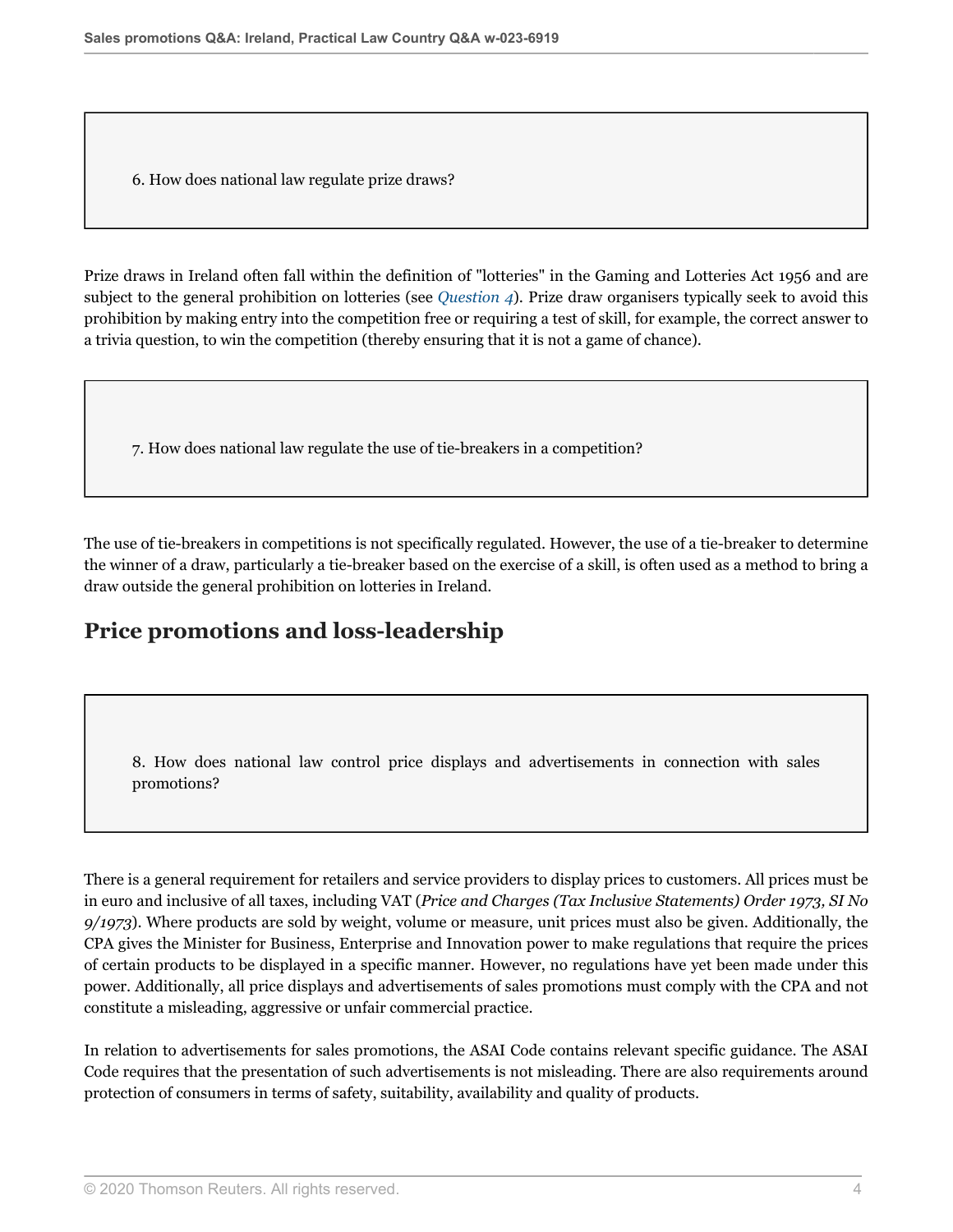9. Does national law regulate the holding of sales events? Does national law regulate the amount of permissible price reductions in sales events?

Irish law does not specifically regulate the holding of a sales event. If the sales event is an outdoor event or an event of a significant size, Irish law might require event permits to be obtained.

There is no specific regulation on the amount of permissible price reductions in sales events. However, any reductions must comply with the CPA. It is not permissible to give a misleading or false previous price.

10. Can promotion prices be compared with genuine manufacturer's recommended prices?

The primary requirement for promotional prices is that they are not false or misleading. If the manufacturer's recommended price is genuine, then a promotional price can be compared against it.

11. How does national law regulate the operation of "introductory offers"?

It is common in Ireland for businesses to introduce products at a lower price or to provide a discount on services for new customers. There are no specific Irish law regulations on introductory offers. However, the CPA prohibits unfair, misleading or aggressive commercial practices, which may arise in this context (*sections 41, 42, 43 and 52, CPA*). If an introductory offer involves a higher price after a number of months, this must be made clear to the customer.

<span id="page-4-0"></span>12. How does national law regulate the use of "free offers", vouchers towards free products and moneyoff coupons? Does national law permit the practice of cross-couponing?

Irish law does not specifically regulate the use of "free offers" and money-off coupons. However, these offers and coupons are subject to the CPA rules on commercial practices not being false, misleading or aggressive.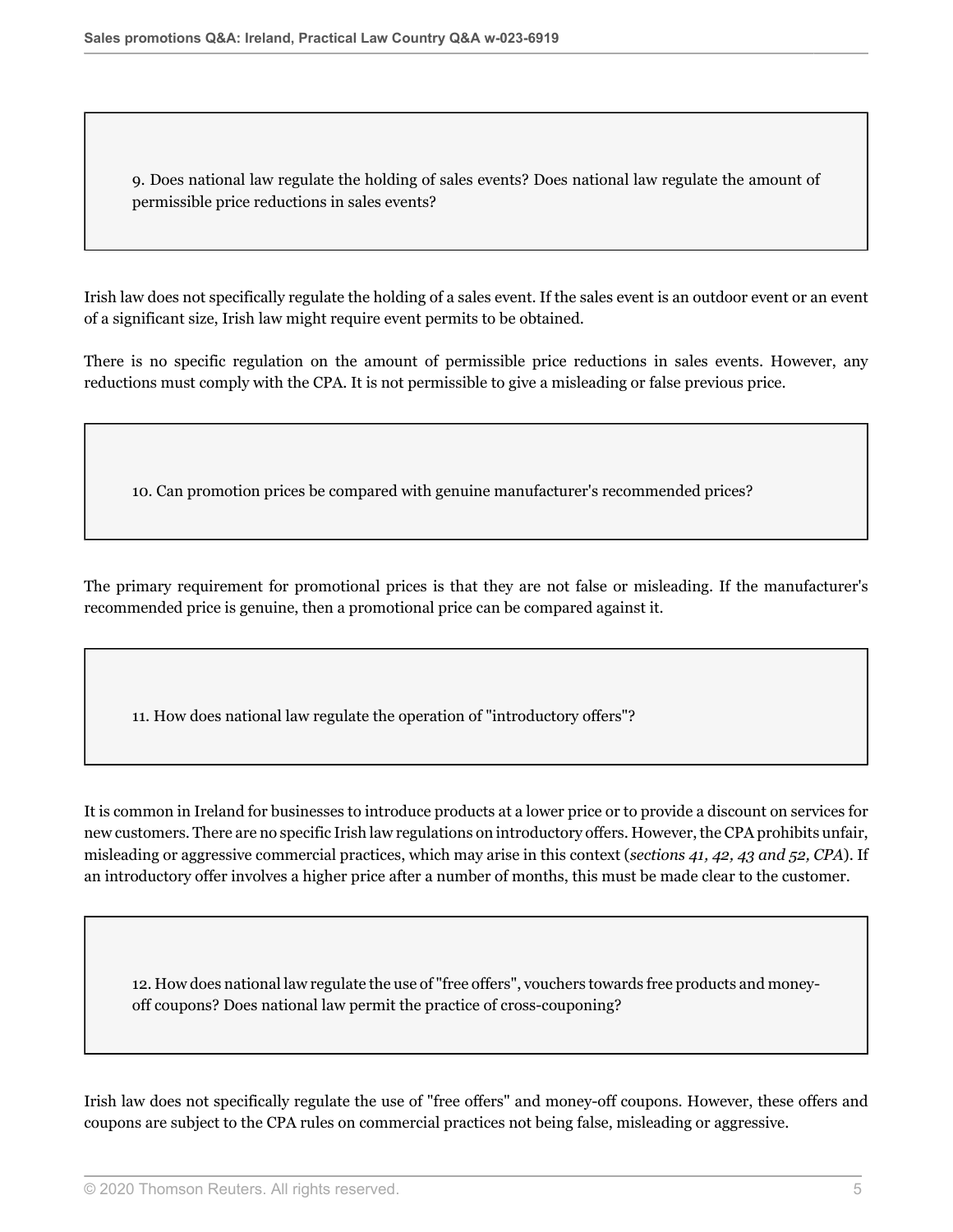The ASAI Code provides guidance for marketing communications on "free offers". It states that an offer should only be described as free if consumers pay no more than one or more of the minimum, unavoidable cost of responding to the promotion, the actual cost of delivery, or the cost, including incidental expenses, of any travel involved if consumers collect the product or service offered. These costs should be made clear to consumers. The ASAI guidance also provides that the quality or composition of the product should not be reduced by advertisers in an attempt to recover costs.

The authors understand that cross-couponing is the cross promotion of products through the use of coupons, for example, a customer can use a coupon for nappies and be given a coupon for baby wipes from the same manufacturer. This practice is not prohibited in Ireland and is subject to the same CPA rules (see above).

13. How does national law regulate the use of currency note likenesses?

The European Central Bank (ECB) has the exclusive right to authorise the issue of banknotes by the national central banks in the euro area. All decisions on the banknote designs, denominations, and so on are taken by the ECB.

Currency note likenesses are permitted where there is no risk that the general public will mistake the notes for genuine bank notes. The ECB have listed certain situations in which the general public would not make this mistake, such as a one-sided reproduction that is half the length and width of the genuine bank note (*Decision of the ECB of 19 April 2013, No. 2013/10*). The ECB and the National Central Bank (the Central Bank of Ireland) can, on request, provide confirmation that there is no risk that the general public will mistake the reproductions for genuine bank notes.

14. How does national law regulate the giving of promotional gifts and product samples?

Irish law does not specifically regulate the giving of promotional gifts and samples but these promotions must comply with the CPA.

The ASAI Code contains guidance on promotional marketing practices. Promoters should be able to show that they have made a reasonable estimate of the likely response to the promotional gift or product sample and are capable of meeting that response. The inclusion of "subject to availability" does not relieve promoters of this responsibility. Any terms or conditions of the promotion should be clear, complete and easy for the consumer to understand. Any unsolicited gifts or samples that are distributed through a promotion should make clear that the consumer is under no obligation to buy or return the items.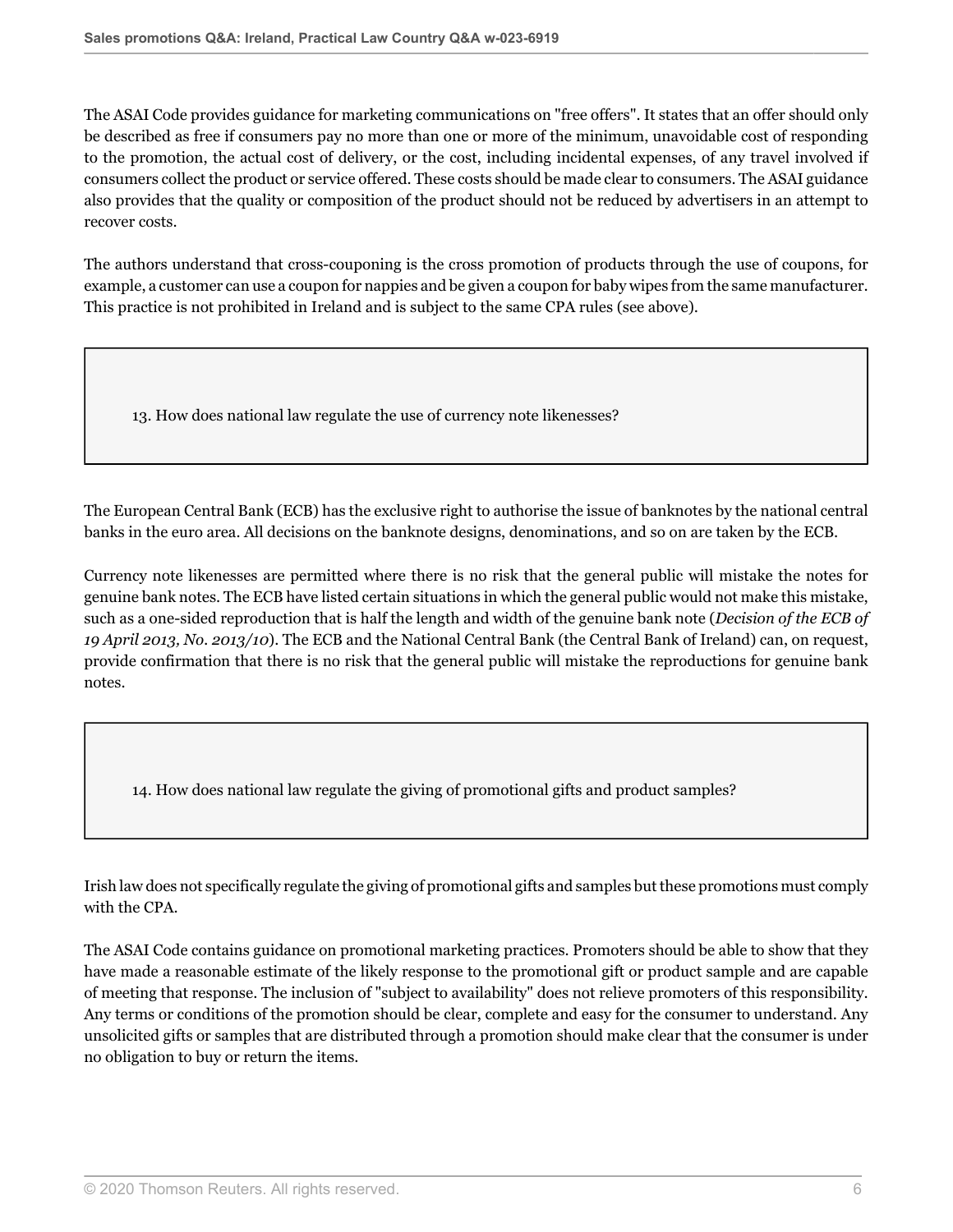15. How does national law regulate the use of value promotions?

Value promotions, which offer a free additional product or additional volume compared to a standard size, are generally permitted in Ireland. Again, the CPA requires that the promotion must not be false, misleading or aggressive.

16. How does national law regulate the operation of cashback schemes?

Cashback schemes are not specifically regulated under Irish law.

17. How does national law regulate the practice of loss-leading?

There is no prohibition on loss-leading pricing, or below cost selling, in Ireland. There is a provision in the Public Health (Alcohol) Act 2018 that would introduce minimum unit pricing on alcohol products. At the time of writing, this provision has not yet been brought into force.

18. How does national competition or anti-trust legislation regulate pricing practices?

Irish competition law, in the form of the Competition Act 2002, regulates pricing practices through a combination of:

• A prohibition on anti-competitive agreements, decisions and concerted practices, which have the effect of preventing, restricting or distorting competition in Ireland or any part of it (*section 4, 2002 Act*). These agreements, decisions and concerted practices can include those which directly or indirectly fix purchase or selling prices.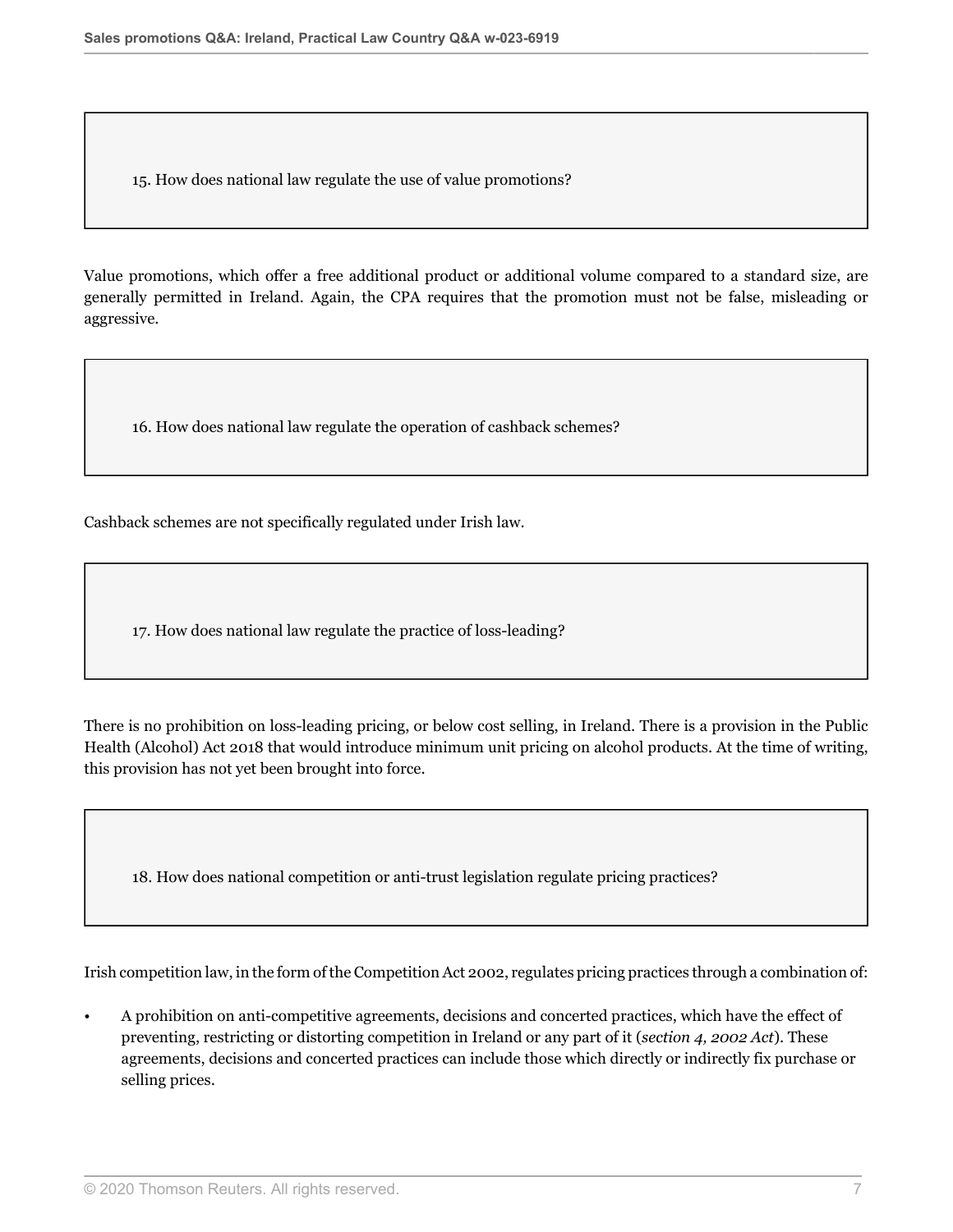• A prohibition on the abuse of a dominant position in trade for goods or services in Ireland or any part of it (*section 5, 2002 Act*).

A breach of either of these prohibitions is a criminal offence, for which individuals as well as companies can be convicted (*sections 6 and 7, 2002 Act*). The penalties on conviction are a range of fines or a period of imprisonment or both (*section 8, 2002 Act*).

The Competition and Consumer Protection Commission (CCPC) is the independent statutory body with a mandate to enforce competition law in Ireland.

# **Trading schemes and sales incentives**

19. How does national law regulate pyramid-selling schemes?

Part 4 of the CPA prohibits participation in pyramid promotional schemes and inducing others to participate. The CPA also prohibits the establishment, operation or promotion of pyramid-selling schemes. The penalties for offences relating to pyramid-selling schemes involve a fine of up to EUR150,000 or a prison term of up to five years, or both. If, after being convicted of this offence, a person continues to establish, participate in, or induce others to join a pyramid promotional scheme, the person is guilty of a further offence on each day that the breach continues, and for each such offence is liable on conviction to a fine up to EUR10,000.

20. How does national law regulate trade promotions which make incentive payments to retailers based on their sales of a particular product?

Trade promotions are not specifically regulated by Irish law.

The ASAI Code requires that trade promotions and incentive schemes are designed and implemented to take account of the interests of everyone involved and should not conflict with the duty of employees to their employer, or their obligation to give honest advice to customers. It should be made clear to those benefitting from an incentive scheme that they may be liable for tax.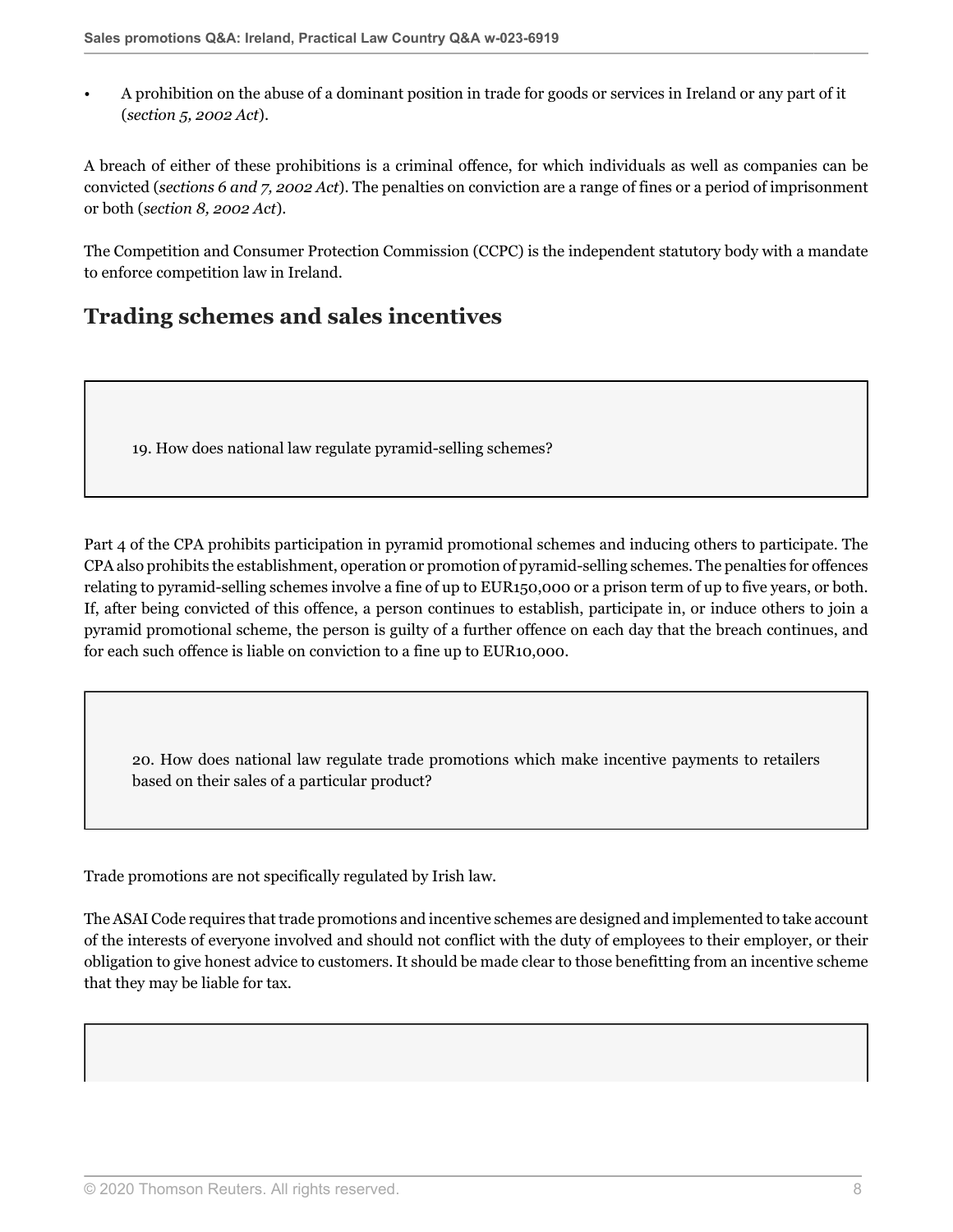21. How does national law regulate trade promotions addressed to customers' employees?

Irish law does not specifically regulate trade promotions addressed to a company's employees.

The ASAI Code provides that promoters should secure the prior agreement of the employer or manager responsible if they intend to seek assistance from, or offer incentives to, any other employees. Where a trade incentive scheme has been advertised rather than individually targeted, employees should be advised in advance by the advertiser to obtain their employer's permission before participating.

## **Contractual issues**

22. Can a sales promotion create a contract between the promoter and the participant in a promotion?

In principle, a contract can be created between the promoter and a participant in the promotion (provided that each of the constituent elements of a contract is present). The circumstances of a sales promotion will determine whether a contract is created and its terms.

# **Tax issues**

23. Are there any tax issues arising specifically in connection with sales promotions that a promoter should be aware of?

There can be a VAT implication where a purchase is required to receive a free promotional gift (*[www.revenue.ie/en/tax-professionals/tdm/value-added-tax/part03-taxable-transactions](http://www.revenue.ie/en/tax-professionals/tdm/value-added-tax/part03-taxable-transactions-goods-ica-services/Goods/goods-gifts-and-promotional-items-etc.pdf)[goods-ica-services/Goods/goods-gifts-and-promotional-items-etc.pdf](http://www.revenue.ie/en/tax-professionals/tdm/value-added-tax/part03-taxable-transactions-goods-ica-services/Goods/goods-gifts-and-promotional-items-etc.pdf)*).

**Contributor details**

**Aoife Mac Ardle, Associate**